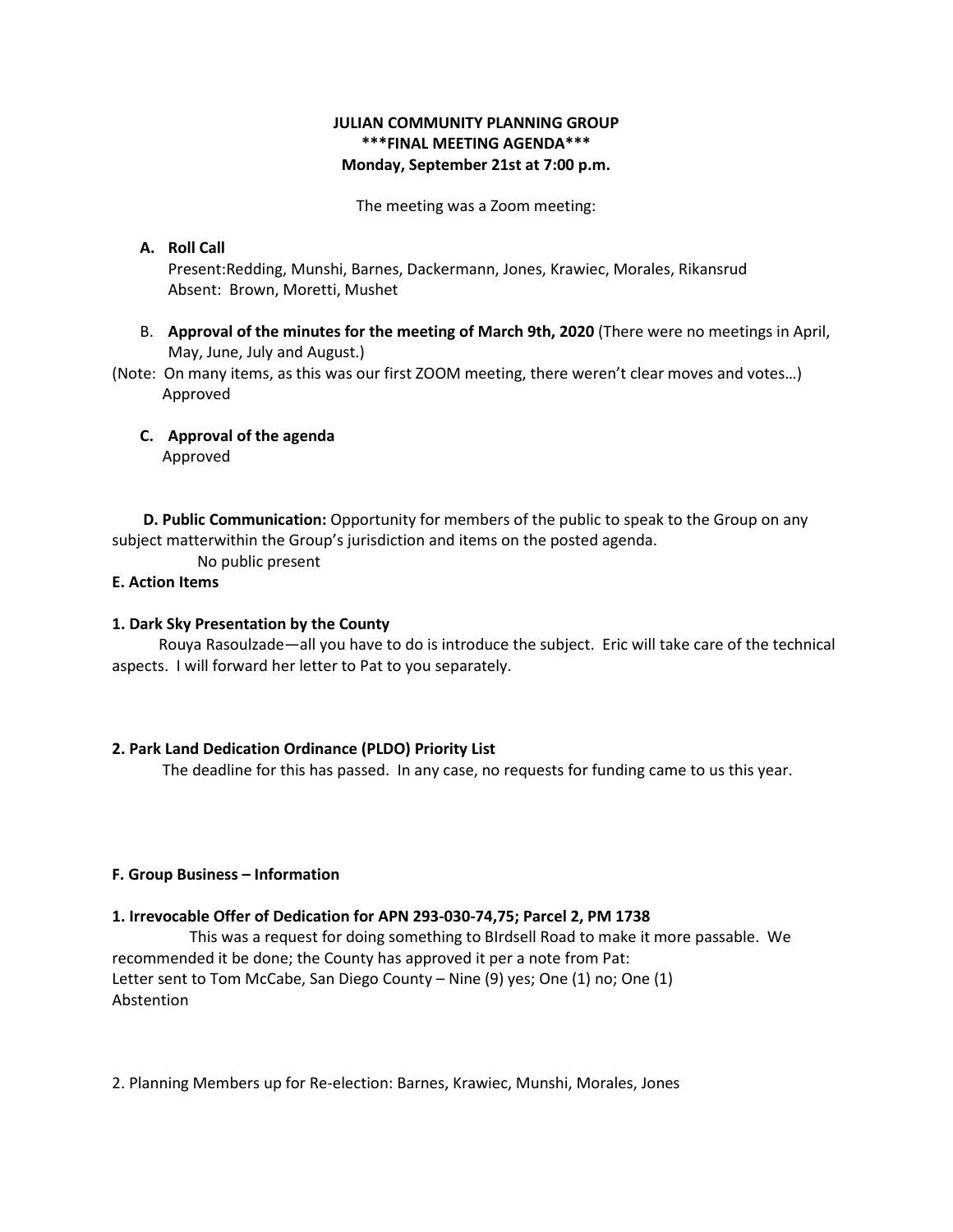All of them have filed for re-election. As we have a resignation (Redding) there were five candidates for six vacant seats so there will be nothing on the ballot

3. Annual Training – Visual or in person (December, January, February) ? Need to urge people to do it.

4. LAFCO Preliminary Staff Report for proposed San Diego County Fire Protection District reorganization involving County Service Area 135 – Comments by September 11<sup>th</sup> Deadline passed

5. Follow-up letter to the County on previous approved items.

 a. Agricultural Clearing letter to Eric Lardy—This was sent. Munshi also raised the subject at the Quarterly Chair meeting. No response to date.

 b. 2nd Street funds set aside for engineering study—that is, they ARE going to do an engineering study to see what would be involved in fixing the problem.

6. Meeting updates

a. Future Group Meeting Dates (October 12th, 2020) also on ZOOM

G. Adjournment

A FINAL AGENDA WILL BE POSTED ON THE PORCH OF THE TOWN HALL IN THE WINDOW TO THE LEFT OF THE FRONT DOOR 72 HOURS PRIOR TO THE REGULAR PLANNING GROUP MEETING.

The Julian Community Planning Group (JCPG) is a voluntary organization representing the community. The function

for the JCPG is advisory to the County Planning Department, Planning Commission, and the Board of **Supervisors** 

regarding land use matters.